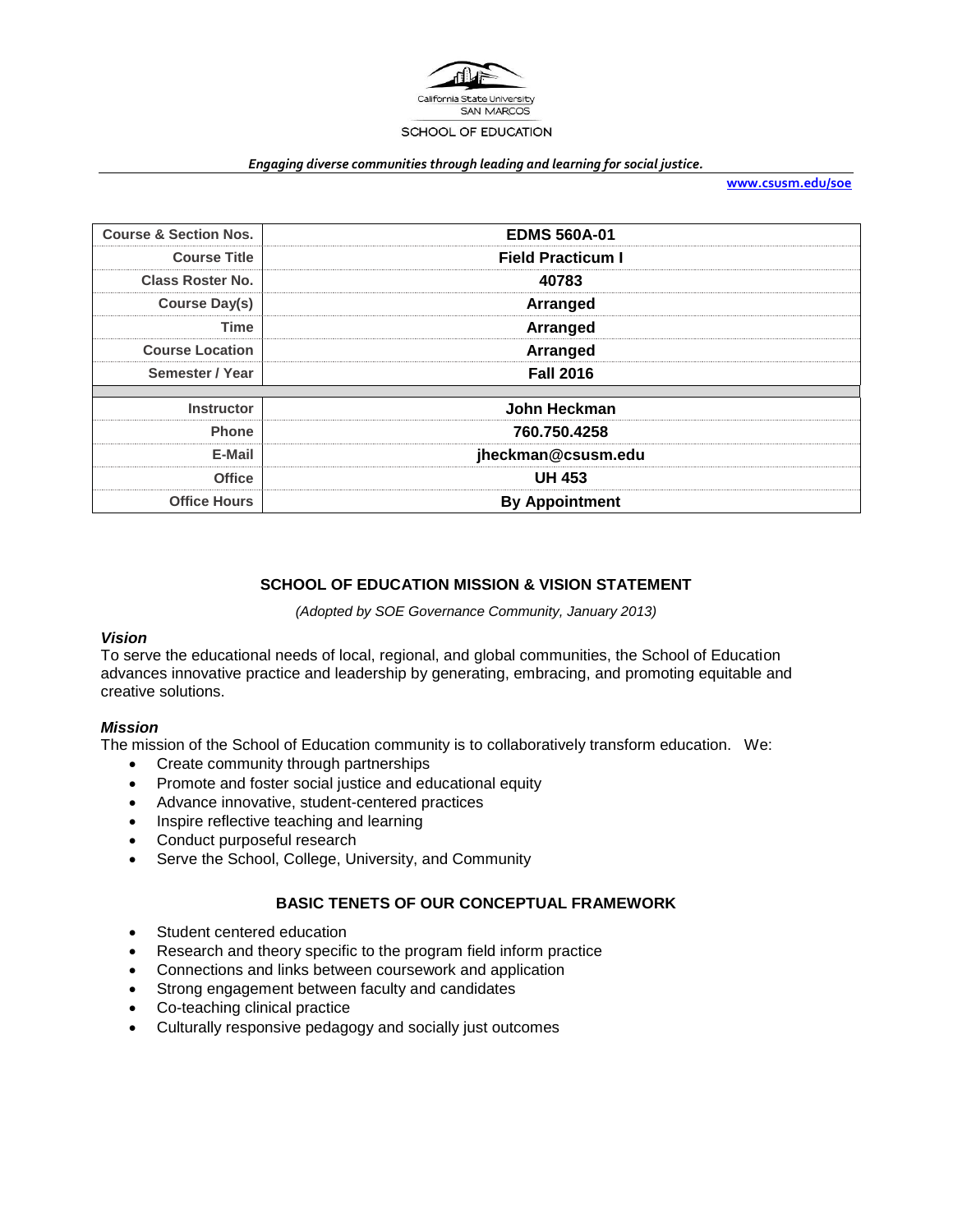### **COURSE DESCRIPTION**

Integrated Credential Program (ICP) teacher candidates are undergraduate students who are concurrently taking their professional preparation coursework and their academic preparation. This experience puts the theory of their coursework into classroom practice. The field practicum experience occurs twice in the ICP program – in semesters 2 and 4, preceding the clinical practice experience in semester 5. They are expected to complete 96 hours during the semester. They will be required to develop and teach three appropriate lesson plans during the practicum. *Graded Credit/No Credit.* 

### **FIELD PRACTICUM STUDENT LEARNING OUTCOMES**

### **Candidates will:**

- Maintain a teaching resource file of ideas and materials obtained during the experience (which has already been started in the Literacy course).
- Participate in meetings and duties with cooperating teachers as time allows.
- Tutor one or two students under the direction of the cooperating teacher. Additionally, support student learning by engaging in small group instruction under the direction of the cooperating teacher.
- Take over the regular morning routine as part of instruction. **Plan and teach at least three standards-based lessons u**nder the direction of the cooperating teacher. If possible, teach the lessons in three different curriculum areas. Lesson plans and written feedback from the cooperating teacher are required.
- Conference with the cooperating teacher on issues of planning. Discuss daily, weekly and yearly plans
- Spend at least two hours shadowing one or more staff members.

## **REQUIRED TEXTS, MATERIALS AND ACCOUNTS**

Because this is a supervised field practicum experience, the materials for this class include the *Field Practicum Preference Form*, the *Letter to the Cooperating Teacher*, *Expectations for Practicum I and II, Field Practicum Reminder, Field Practicum Attendance Record Form* and the *Field Practicum Evaluation Form* that may be found on the Teacher Credential Programs website under Programs Offered. Additional materials on the website may be found at [http://www.csusm.edu/education/ICP/ICPfieldpracticum.html.](http://www.csusm.edu/education/ICP/ICPfieldpracticum.html)

## **TaskStream Account**

The School of Education uses TaskStream to manage candidates' TPE and disposition assessments. Candidates must be enrolled in TaskStream during the Clinical Practice. Enrollment fees are paid by going to [www.taskstream.com](http://www.taskstrem.com/) and registering for at least one year. After enrolling, to access the Multiple Subject Program, from your home page, find the Self-Enrollment area and click the *Enter Code* button. Then, enter *msicptc* as the program code. If this is the correct program, click the *Enroll* button. The program now will show up on your TaskStream home page when you log in. Be sure to remember your enrollment name and password.

## **COURSE LEARNING OUTCOMES**

Observations by the school-based cooperating teacher of the field practicum performance objectives.

Submission of end-of-semester packet including three lesson plans with written feedback from cooperating teacher.

*1*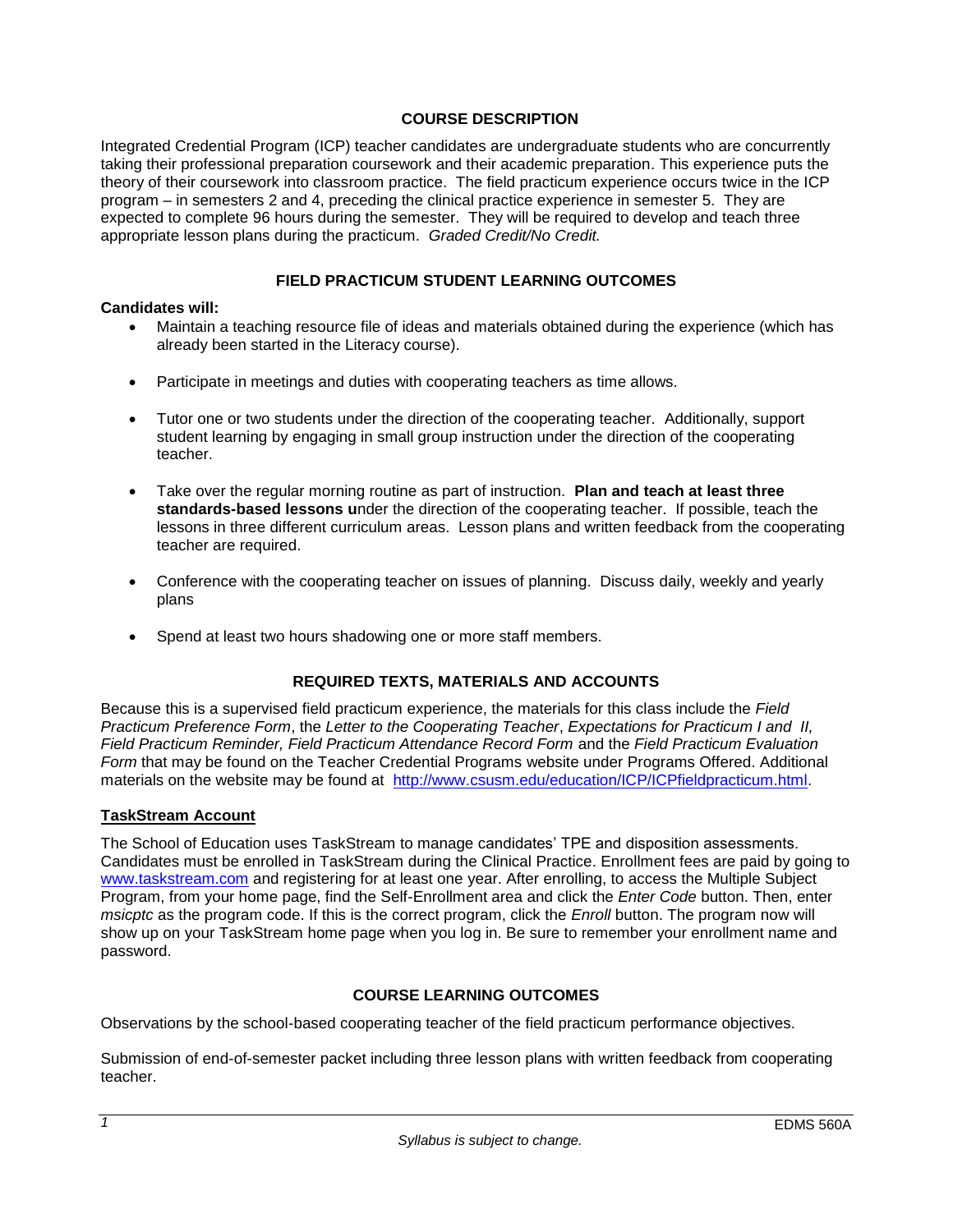Completion of the Integrated Credential Program Teacher Candidate Evaluation, both mid-term and end-ofsemester, with signatures of the ICP Teacher Candidate, the Site Supervisor and the Cooperating Teacher.

## **Expected Dispositions for the Education Profession**

Education is a profession that has, at its core, certain dispositional attributes that must be acquired and developed. Teaching and working with learners of all ages requires not only specific content knowledge and pedagogical skills, but positive attitudes about multiple dimensions of the profession. The School of Education has identified six dispositions that must be evident in teacher candidates: social justice and equity, collaboration, critical thinking, professional ethics, reflective teaching and learning, and life-long learning. These dispositions have observable actions that will be assessed throughout the preparation program. For each dispositional element, there are three levels of performance - unacceptable, initial target, and advanced target. The description and rubric for the three levels of performance offer measurable behaviors and examples.

The assessment is designed to provide candidates with ongoing feedback for their growth in professional dispositions and includes a self-assessment by the candidate. The dispositions and rubric are presented, explained and assessed in one or more designated courses in each program as well as in clinical practice. Based upon assessment feedback candidates will compose a reflection that becomes part of the candidate's Teaching Performance Expectation portfolio. Candidates are expected to meet the level of initial target during the program.

# **COURSE REQUIREMENTS AND GRADED COURSE COMPONENTS**

### **Candidates will:**

- Assess and instruct elementary school age students of various cultural and linguistic backgrounds in elementary school classroom
- Demonstrate successful performance of the Teacher Performance Expectations as assessed using the *Assessment of Teacher Performance Expectations Multiple Subject Credential* form
- Demonstrate successful performance of the Professional Dispositions as assessed using the *Multiple Subject Professional Dispositions Rubric*

## **Grading Standards**

A grade of CREDIT (CR) or NO CREDIT (NC) will be assigned for the field practicum experience.

## **Final Exam Statement**

No final exam.

## **School of Education/Course Attendance Policy**

Due to the dynamic and interactive nature of courses in the School of Education, all candidates (course participants) are expected to attend all classes and participate actively. At a minimum, candidates (course participants) must attend more than 80% of class time, or s/he may not receive a passing grade for the course at the discretion of the instructor. Individual instructors may adopt more stringent attendance requirements. Should the candidate (course participants) have extenuating circumstances, s/he should contact the instructor as soon as possible. *(Adopted by the COE Governance Community, December, 1997).*

## **GENERAL CONSIDERATIONS**

### **CSUSM Academic Honesty Policy**

Students will be expected to adhere to standards of academic honesty and integrity, as outlined in the Student Academic Honesty Policy. All assignments must be original work, clear and error-free. All ideas/material that are borrowed from other sources must have appropriate references to the original sources. Any quoted material should give credit to the source and be punctuated accordingly.